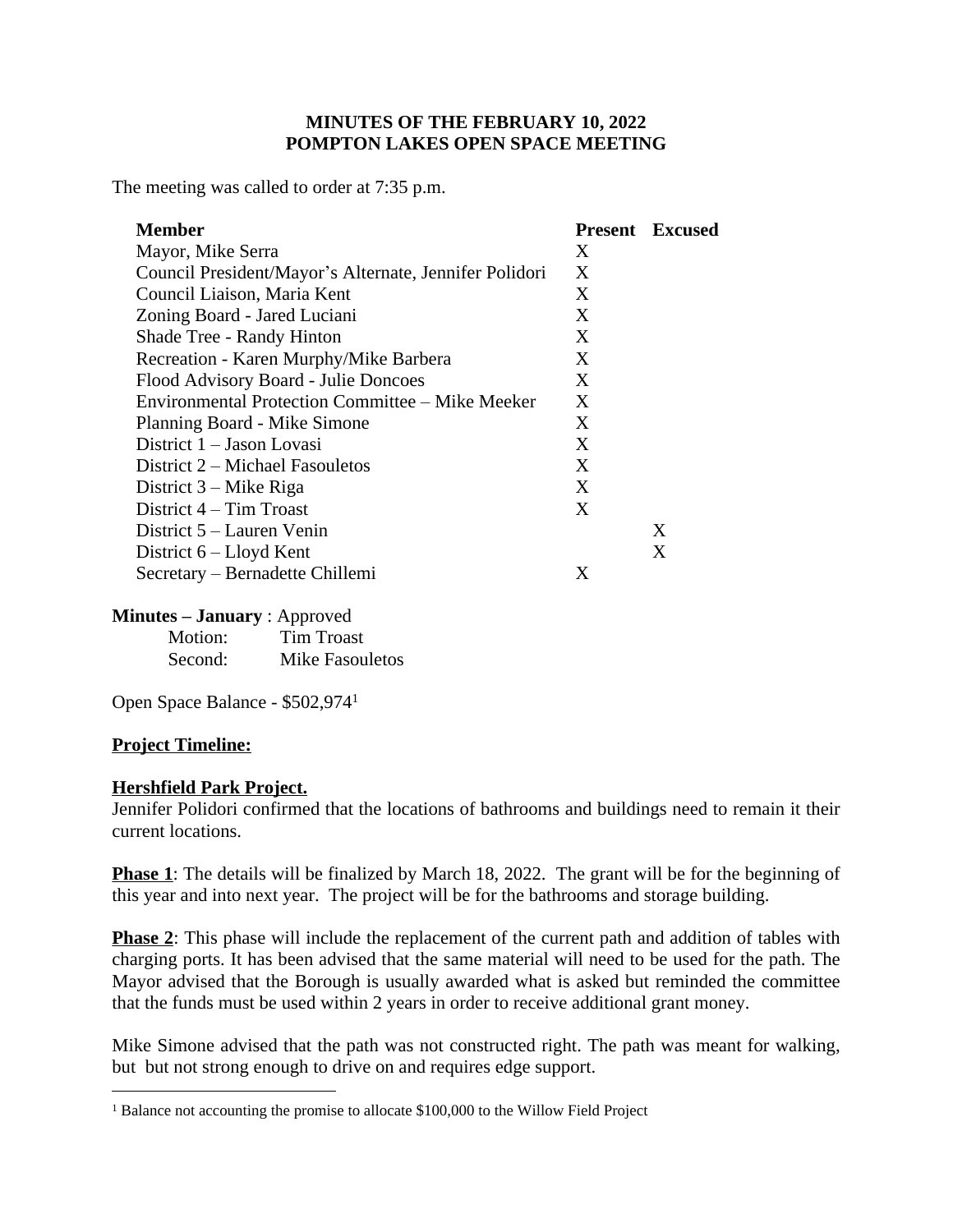Karen Murphy asked that the new building can be constructed with a second floor. The Mayor advised that the building needs to be the same footprint; however, a loft would be acceptable. More space can be achieved by adding shelving, etc. Karen Murphy asked if the tennis courts can be restriped for pickle ball courts. The courts are in bad shape and the Mayor would like to go back to the Board of Education for some funding. Mayor also advised Ms. Murphy to have the Recreation Commission vote on striping the courts.

While waiting for the county to finalize the Hershfield grant, Jennifer Polidori suggested that we proceed with the Pacifico-Gallo Park Project. The existing grant for Joe Grill Field is for 2022 and 2023.

# **Pacifico-Gallo Park Project:**

The suggestion is to start the Pacifico-Gallo Park Project with current Open Space Funds. An estimated cost between \$200,000 - \$225,000 will include the cost for demolition of older equipment and table, supply and installation of free standing pieces for tween aged children and inclusive play pieces for use of children ages two (2) to five (5). Jennifer Polidori will work on finalizing the costs. There are three (3) options of mulch for the play area: rubber slab, rubber interlocking pieces or wood chips. Mike Simone does not recommend rubber interlocks and suggests removal of the wood chips by other means. The Mayor advised that the DPW cannot spray to kill weeds/grass and that we would need to hire outside of the Borough. It was decided that the basketball court should remain in its current location and the boat ramp should remain as well.

Jennifer Polidori suggested that the committee vote on moving forward on the Pacifico-Gallo Park Project.

All in Favor YES Opposed NO

After the unanimous vote to move forward with the Pacifico-Gallo Park Project, Jennifer Polidori thanked the committee and advised that she will proceed with submitting a formal proposal to the council for their review and consideration.

### **Willow Field Project**

To be completed by October, 2022.

### **Lakeside Project**

Discussed removal of fence. The DPW does not have the capacity to remove the fence; would need a retain a company outside of the Borough. Gravel is to be done in the spring. Karen Murphy advised that the roof on the gazebo is in rough shape and needs to be replaced. It was discussed that the boat house roof was replaced and that the gazebo roof only had missing tiles replaced. Jennifer Polidori discussed to have the area revisited in the spring and to determine if the gazebo can be repainted and have the steps at the dock looked at.

Jared Luciani commended the committee on their ongoing efforts. Additionally, he asked if the committee could visit Carlough field. PLRYO has raised significant money on their own but